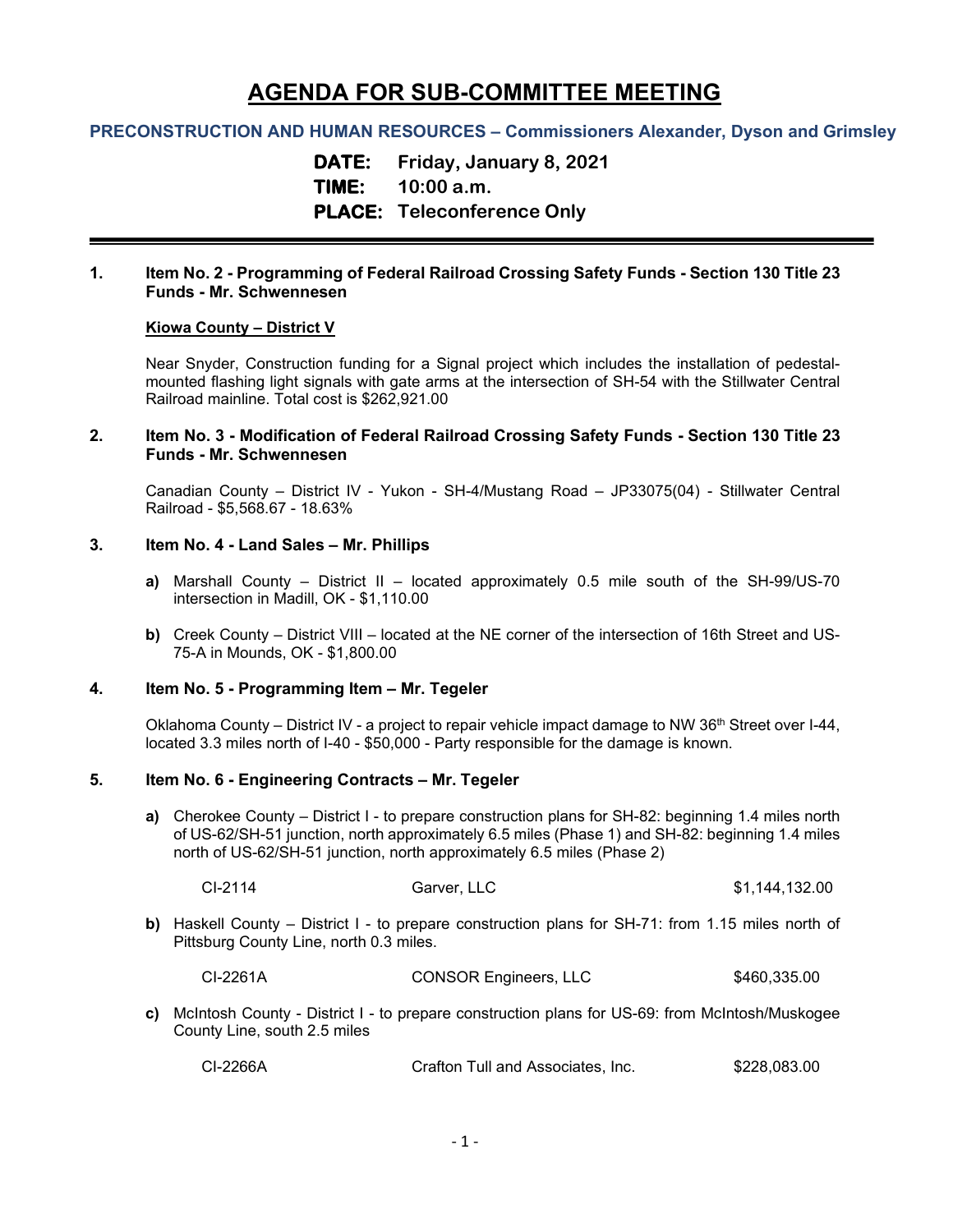**d)** Okmulgee County – District I - to prepare construction plans for US-75: from 3 miles south of US-62E, north 3 miles (northbound) & from 1 mile south of US-62E, north 1 mile (southbound)

|      | CI-2266C                                                                                                                                                                                                                  | Halff Associates, Inc.                                                                                                                                                                         | \$326,700.00   |
|------|---------------------------------------------------------------------------------------------------------------------------------------------------------------------------------------------------------------------------|------------------------------------------------------------------------------------------------------------------------------------------------------------------------------------------------|----------------|
| e) - | Sequoyah County – District I - to provide preliminary engineering and prepare construction plans<br>for I-40: from 0.15 miles east of mile post 299 to 0.35 miles east of Dwight Mission Road                             |                                                                                                                                                                                                |                |
|      | CI-2266B                                                                                                                                                                                                                  | Guy Engineering Services, Inc.                                                                                                                                                                 | \$649,325.00   |
| f)   | mile post 2.20 (91 <sup>st</sup> street south)                                                                                                                                                                            | Wagoner County - District I - to prepare construction plans for SH-51: intersection modification at                                                                                            |                |
|      | CI-2220A                                                                                                                                                                                                                  | Meshek and Associates, LLC                                                                                                                                                                     | \$292,457.00   |
| g) l | intersection (bridge over SH-72)                                                                                                                                                                                          | Muskogee County – District I - to prepare construction plans for US-64/SH-16/US-64/SH-72                                                                                                       |                |
|      | CI-2264A                                                                                                                                                                                                                  | MKEC Engineering, Inc.                                                                                                                                                                         | \$557,518.00   |
| h)   | <b>Business</b>                                                                                                                                                                                                           | Bryan County - District II - to prepare construction plans for US-69 northbound and southbound<br>over West Arkansas Street, K.R.R. and Main Street, 3.77 & 3.88 miles north of junction US-69 |                |
|      | CI-2261D                                                                                                                                                                                                                  | MKEC Engineering, Inc.                                                                                                                                                                         | \$1,026,995.00 |
| i)   | 209, extending east 5.76 miles to McCurtain County Line                                                                                                                                                                   | Choctaw County – District II - to prepare construction plans for US-70: beginning at junction SH-                                                                                              |                |
|      | CI-2264B                                                                                                                                                                                                                  | Olsson, Inc.                                                                                                                                                                                   | \$1,227,300.00 |
| j)   | Cleveland County – District III - to prepare construction plans for SH-9: beginning at 156 <sup>th</sup> street<br>north in Norman, east approximately 4.0 miles to Pecan Creek Bridge (near Pottawatomie County<br>Line) |                                                                                                                                                                                                |                |
|      | CI-2264C                                                                                                                                                                                                                  | EST, Inc.                                                                                                                                                                                      | \$1,491,639.00 |
| k) l |                                                                                                                                                                                                                           | Garvin County - District III - to prepare construction plans for SH-145: over I-35                                                                                                             |                |
|      | CI-2223E                                                                                                                                                                                                                  | MacArthur Associated Consultants, LLC                                                                                                                                                          | \$412,545.00   |
| I)   | 2.0 miles east of junction US-177                                                                                                                                                                                         | Pottawatomie County - District III - to prepare construction plans for SH-39 over Unnamed Creeks,                                                                                              |                |
|      | CI-2261B                                                                                                                                                                                                                  | EST, Inc.                                                                                                                                                                                      | \$772,900.00   |
|      | side of the SH-30 junction and extending east 4.1 miles                                                                                                                                                                   | m) Beckham County - District V - to prepare construction plans for SH-152: beginning on the east                                                                                               |                |
|      | CI-2269A                                                                                                                                                                                                                  | Cowan Group Engineering, LLC                                                                                                                                                                   | \$611,380.00   |
| n)   | 64/US-83, extending east 6.0 miles                                                                                                                                                                                        | Beaver County – District VI - to prepare construction plans for US-64 beginning at junction US-                                                                                                |                |

CI-2268B MacArthur Associated Consultants, LLC \$650,740.00